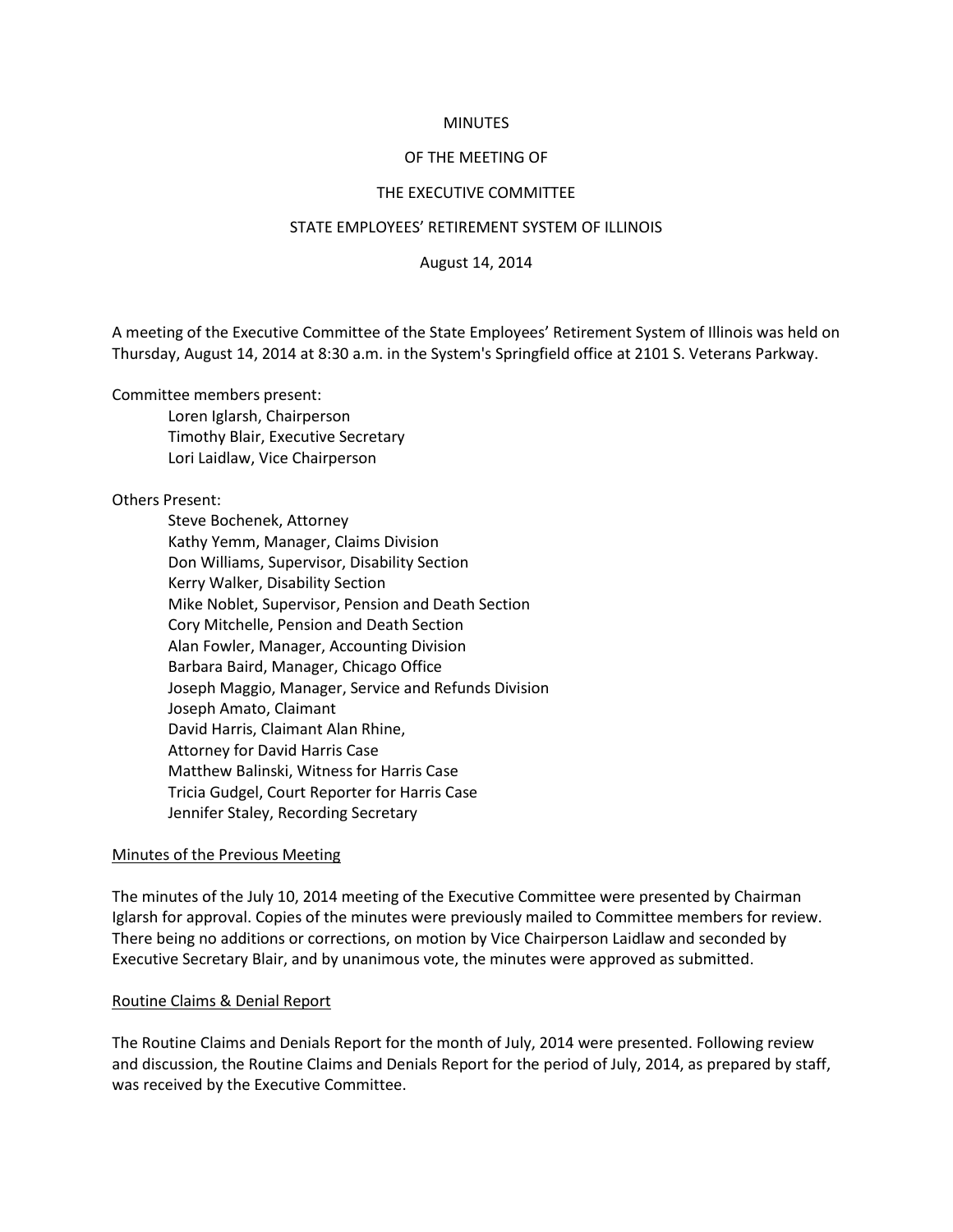## **Old Business**

| Alice Short | Occupational Disability - Deferred |
|-------------|------------------------------------|
|             |                                    |

Alice Short works for a state agency and was granted a medical leave of absence. Ms. Short's claim for disability benefits was previously denied based on a review of medical documentation.

Alice Short had a personal hearing at the February 6, 2014 meeting, represented by her attorney Steven W. Berg, to appeal the denial of occupational disability benefits.

Based on her job duty descriptions, our medical consultant did not find Ms. Short to be disabled from performing the duties of her job. Ms. Short claimed the Job Duty Statement was not completed accurately.

At the February 6, 2014 meeting, Ms. Short's appeal was deferred and it was decided that SERS would request a new job duty statement from Ms. Short's supervisor and set up another evaluation with the System's medical consultant using the new job duty statement.

SERS received an updated job duty statement and it was sent to our medical consultant for review. Ms. Short's agency indicated that help is available to her for heavy and above the shoulder lifting. Our medical consultant reviewed the updated job description and the agency's willingness to provide assistance when needed and opined she could return to work. It was agreed that Attorney Berg will be given an opportunity to depose our medical consultant. That deposition was completed and referred to the Committee.

Attorney Berg accompanied Ms. Short to the July meeting. He signed a Waiver of Procedures form in regards to Ms. Short's case and introduced some additional evidence. Attorney Berg argued that the medical consultant who saw Ms. Short has never treated anyone with these problems and he (the consultant) ignored positive findings of other doctors.

Ms. Short stated that her job duty statement is incorrect and she does not always have help available to her when needed.

After hearing the facts on the case, the Committee determined they would need additional medical office notes from 2007 to the present from Ms. Short's psychiatrist. Mr. Berg indicated he would get the information. The Committee has deferred this case until any new information is received and reviewed.

David Harris Pension – Alternative Formula Consideration

David Harris worked at the Department of Financial and Professional Regulations before he retired. The System previously denied Mr. Harris' request to be allowed to retire under the alternative formula. Mr. Harris appealed to the circuit court and this matter was remanded to the System for additional consideration.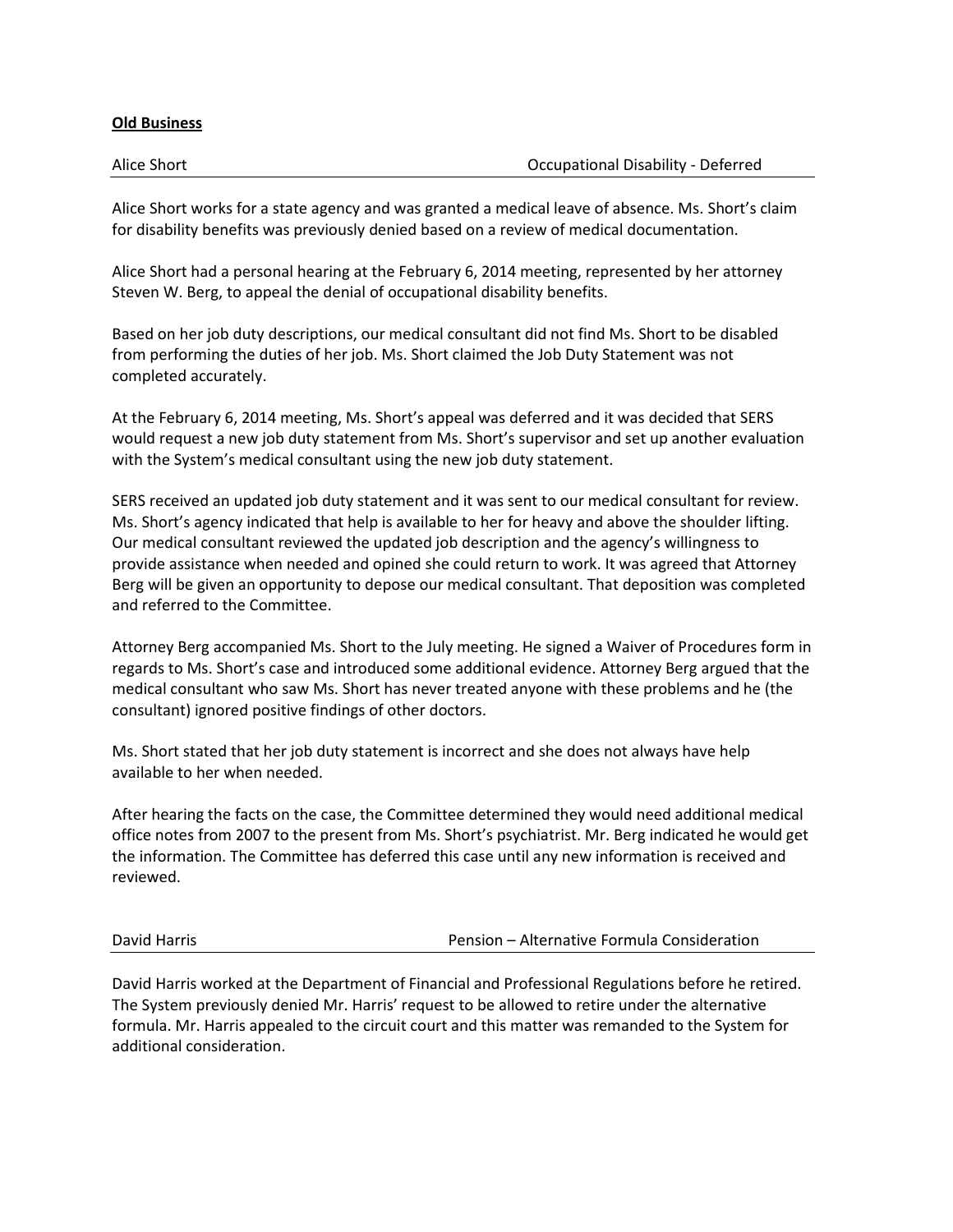Mr. Rhine, Mr. Harris' attorney, and Mr. Harris was present for an 11:00 hearing via video conference from the Chicago office. A court reporter was present at the Springfield office for the purpose of creating a verbatim transcript.

Matthew Balinski, acting HR Director for IDFPR through the Administrative Regulatory Shared Service Center for the Department of Revenue, was a witness in the case, as was Alan Fowler, manager of SERS' Accounting Division.

| John Hartnett | Level Income - RTW |
|---------------|--------------------|
|               |                    |

John Hartnett originally retired May 1, 2003 electing the Level Income Option and subsequently returned to work September 4, 2012. Upon his return, SERS refunded his ERI contributions and adjusted his service credit. Mr. Hartnett is currently working and is contemplating retiring again.

The Pension Section is seeking advice as to whether his "second" retirement would be calculated using the level income option since his "first" retirement was based on Mr. Hartnett selecting a level income option. Attorney Bochenek previously advised the Committee that the Pension Code was silent on this question but that there were difficulties in continuing with the initial election.

At the May Executive Committee meeting, Steve Bochenek, SERS' attorney, recommended working up figures on different scenarios to propose to Mr. Hartnett. Tim will send these scenarios to Attorney Bochenek for review and consideration of whether any new policies should be adopted by the Executive Committee regarding this issue.

The Committee deferred the case until further information is received.

Pension – Approval to Waive Overpayment

Patricia Kimmel is currently receiving a retirement annuity from SERS. Ms. Kimmel received wage credit for furlough days. When we adjusted her account, all the wages were included in the FAC, even though some of them should not have been. The error was made April 2011 and was found in December 2013. The staff is seeking direction from the Committee.

At the May Executive Committee meeting, the Committee suggested deferring this matter pending the possible passage of legislation dealing with the correction of errors. SB3309 passed, but has not been signed, that allows the collection of an overpayment three years forward from the mistake but the system cannot recoup if past 3 years. The case is deferred.

Frank Amato Wrong Ceasing Date

Frank Amato worked for the Illinois Department of Transportation as a highway maintainer. Mr. Amato originally began an occupational leave January 25, 2008 due to an injury on the job. Because Mr. Amato was over 60 years old, he was entitled to 5 years of disability. His ceasing date was January 31, 2013.

Mr. Amato's workers' compensation benefits were stopped on January 31, 2009 causing our occupational disability benefits to stop at the same time. Mr. Amato's workers' compensation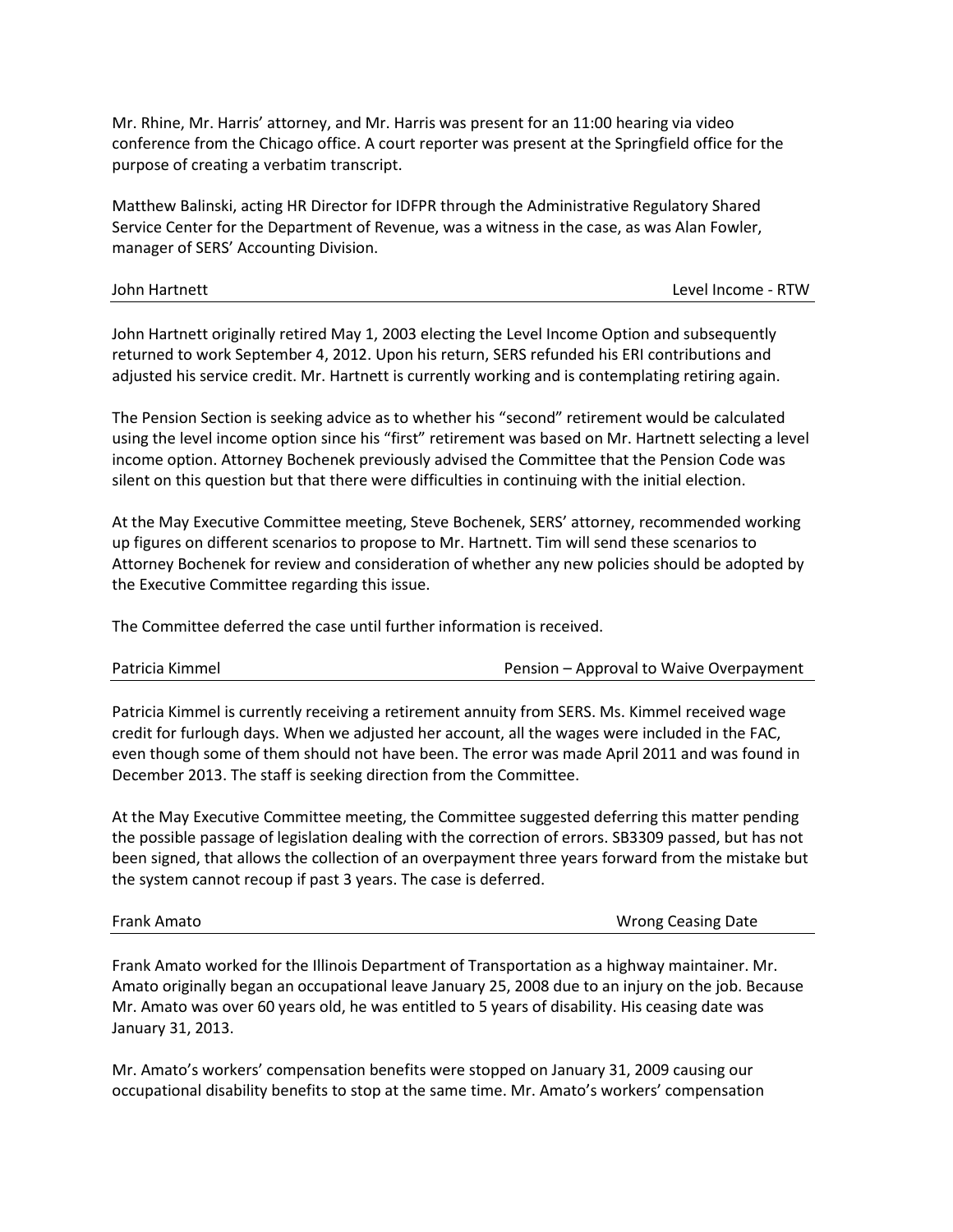benefits were reinstated February 1, 2009. His occupational disability benefits were also reinstated February 1, 2009; however, when his benefits were reinstated, the system incorrectly added a year on to his ceasing date resulting in an overpayment of \$10,068.51. Mr. Amato is appealing the overpayment.

Frank Amato appeared at the Chicago office for a personal hearing. Mr. Amato signed a "Waiver of Procedures" form before stating his case. Mr. Amato explained that paying back the overpayment would cause a further hardship on his family. We are currently not paying Mr. Amato a benefit. Based upon the current Pension Code and case law, it was decided to delay collection of the overpayment. Mr. Amato's request to have the overpayment waived was rescinded and will be considered at the time of his application for pension benefits.

| <b>Benito Walker</b> |
|----------------------|
|----------------------|

# Disability Benefits Suspended - Deferred

Benita Walker works as an Account Clerk II for the Illinois Department of Corrections at Stateville Correctional Center. She last worked on January 6, 2014 and began her medical leave of absence on January 7, 2014.

Her file went for medical review on April 22, 2014. It was at that time determined that though this member did have a medical impairment, it was established that the severity and limitations due to the impairment did not preclude the performance of sedentary work as was described. It was therefore determined that the medical evidence in file did not substantiate the presence of a disabling impairment.

Her non-occupational disability claim went before the Executive Committee April 10, 2014 and was denied. Ms. Walker disagrees with the temporary denial of her benefits and is requesting a written appeal.

After some discussion, Chairman Iglarsh stated that the System needed neurological notes regarding Ms. Walker before making a decision. The matter was deferred.

Aubra Hall Adult Disabled Child

Joyce Appling retired from the State of Illinois effective January 1, 2006. Upon her death on October 12, 2012, we were contacted by her son, Aubra Hall, indicating he wanted to apply for disabled adult child benefits on his mother's account.

Mr. Hall is receiving disabled child benefits from the Social Security Administration on his mother's account. When Joyce Appling originally returned her pension application she did not list any disabled adult children. Later, she listed Aubra Hall as a disabled adult child. Aubra Hall submitted medical information in order to qualify for benefits. Mr. Hall's file was reviewed by a SERS medical consultant, who stated the medical evidence in file does not establish the presence of a disabling impairment.

Mr. Hall has been unable to locate any tax forms to support his case; however, he sent in Social Security information showing he is disabled as of April 30, 1991 (now that his mother is deceased he is drawing off of his mother's account). A new medical was sent to our SERS physician to help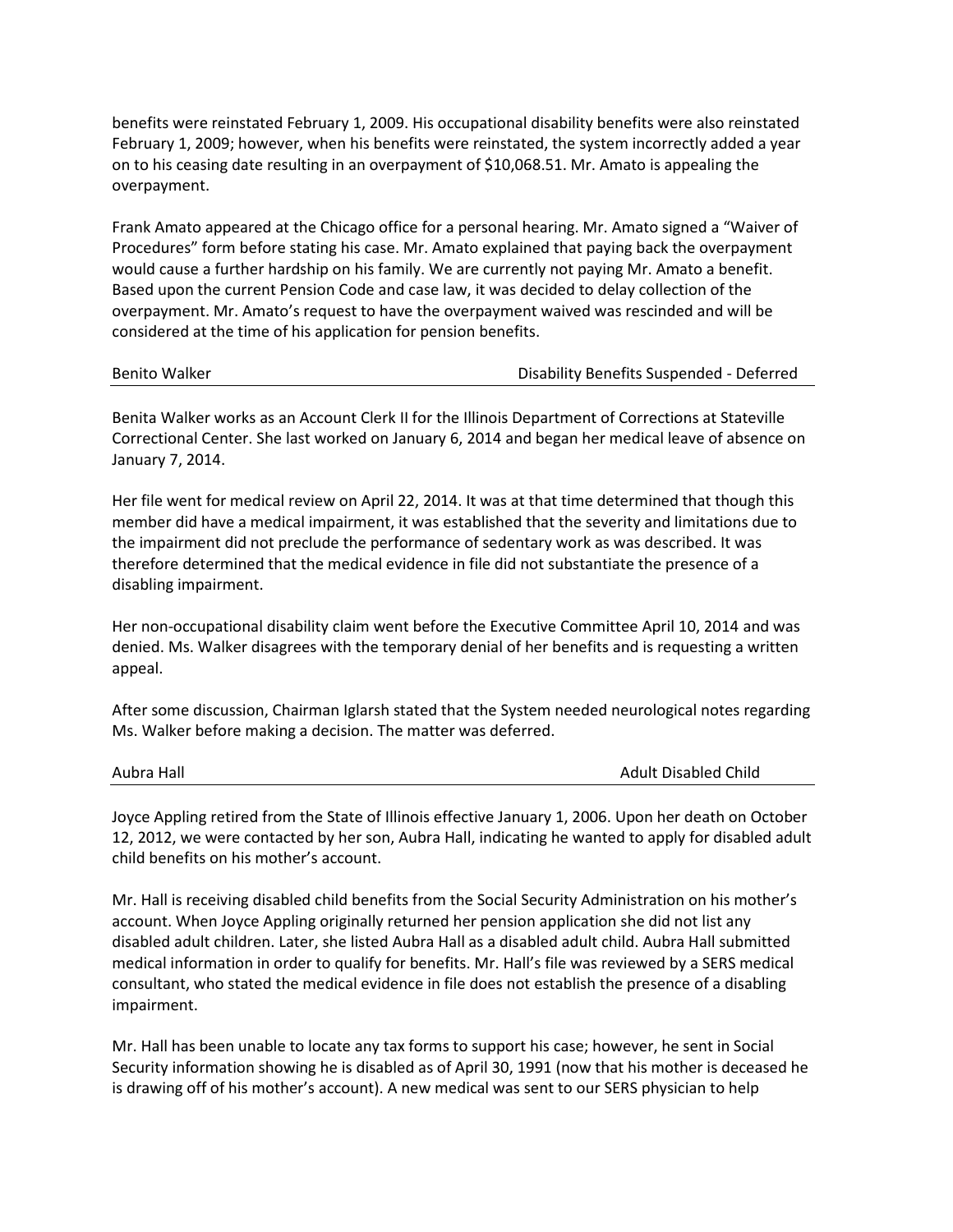determine if Aubra Hall is disabled from a physical and/or mental standpoint. We have not received any medical information that substantiates that Aubra Hall is medically unable to work.

Don Williams attempted to get medical information on Mr. Hall from Social Security. Social Security said they had purged the medical they had and do not have a recent medical on file. Additional attempts were made to obtain additional information to document Aubra was dependent upon his mother at the time of her death. No new documentation supporting the claim was available. Aubra did acknowledge that he was not living with his mother at the time of death.

The case was referred to Steve Bochenek to develop a recommendation for presentation to the Committee at their next meeting.

# **New Business**

Karen Olson Wants to Receive a Pension

Karen Olson was receiving a non-occupational disability benefit, which should have ceased on February 29, 2012. The error was not caught until February 2014, resulting in an overpayment from March 1, 2012 through February 28, 2014 in the amount of \$44,388.00. The Pension Section sent the member a retirement application because the member was purchasing a qualifying period, unaware of the circumstances of the overpayment and 2 years of service credit was not due the member because of the disability cease date.

Her employing agency contacted SERS and it was discovered that Ms. Olson was not eligible for a pension until she was age 60 due to less than 15 years of service credit.

Ms. Olson is requesting to begin drawing her pension immediately as she was given misinformation and has made financial decisions based on the information. Ms. Olson is asking for a return of the money she used to purchase the qualifying period if her pension is not allowed to begin immediately.

Note: Ms. Olson has an overpayment due to a social security offset that she had been making payments on from her non-occupational disability. The payments made for the last two years are now also not due, resulting in a higher balance on the first overpayment. Ms. Olson is not eligible for a pension at this time. It was discussed and agreed that the overpayment will not be collected at this time.

Ms. Olson will be eligible to retire three years from now and it will be re-evaluated at that time. A motion was made by Chairman Iglarsh to deny the request for an immediate pension and to approve refunding the cost of purchasing the qualifying period, seconded by Executive Secretary Tim Blair. All were in favor.

Ron Harris Wants to Purchase Sick and Vacation Days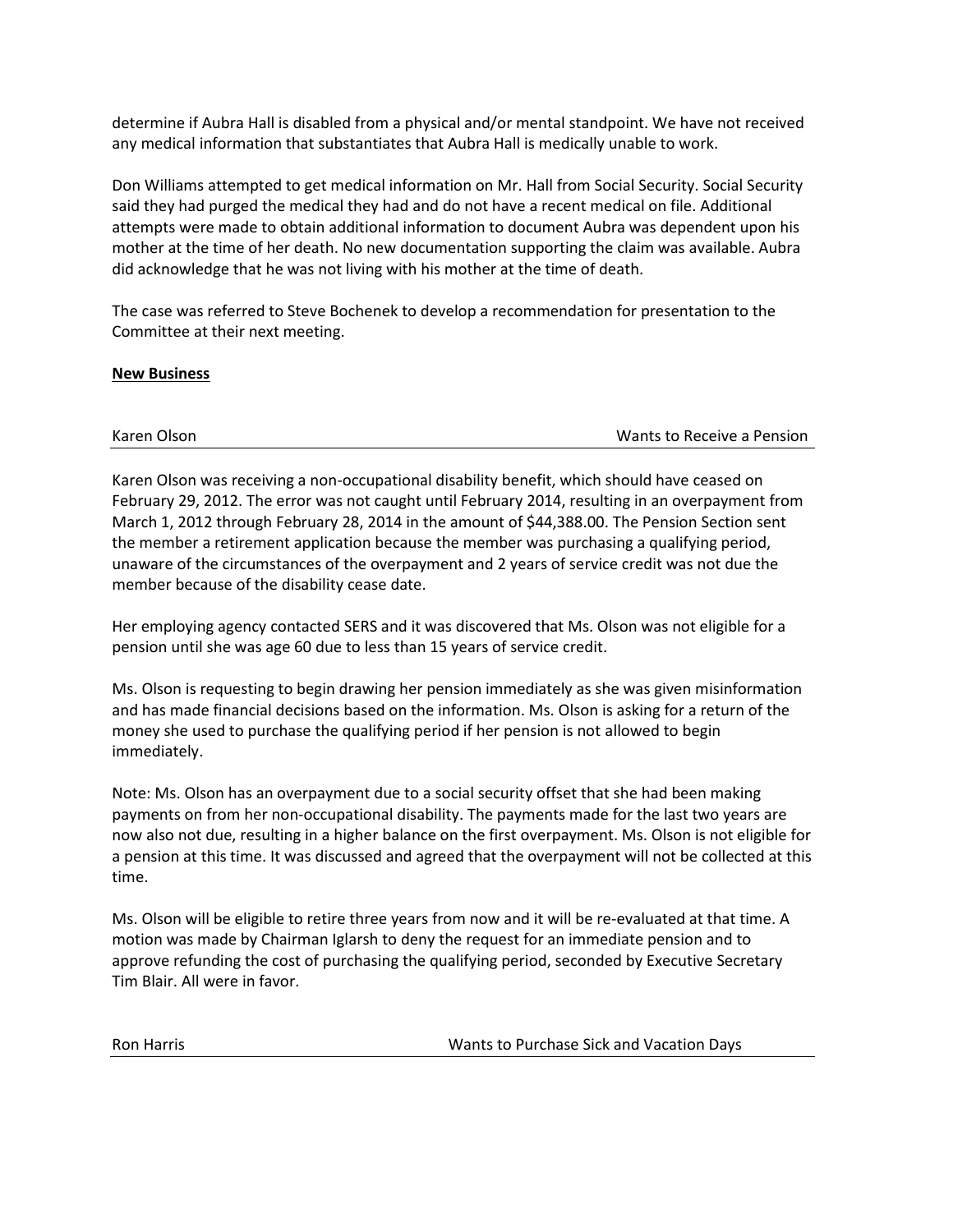Ron Harris requested an application for retirement in January 2014. Based on the number of sick and vacation days he said he had accumulated, it was determined he would be eligible for a pension using his sick and vacation days.

SERS received an Employer Statement showing that Mr. Harris resigned effective March 31, 2014 and had 12.50 months of unpaid sick days. The 3900 form also showed that Mr. Harris had not completed a Form 1404 to purchase service credit for his paid sick and vacation days. Mr. Harris is short 5.50 months from being eligible to retire.

Mr. Harris is requesting to purchase service credit for his paid sick and vacation days although he is past 90 days from his separation date. Mr. Harris would also like his pension to be effective April 1, 2014.

After some discussion, Chairman Loren Iglarsh made a motion to approve Ron Harris' request to purchase the service credit for his paid sick and vacation days and that his pension could be effective retroactive to April 1, 2014. This motion was seconded by Vice Chairperson Laidlaw, and all were in favor.

| Jacey Strohecker | Waiver of Death Benefits |
|------------------|--------------------------|
|------------------|--------------------------|

Michael Strohecker, an active state employee, passed away on July 25, 2003. SERS has been paying a survivor benefit to his spouse and two minor children. His youngest daughter, Jacey, turned 18 on March 11, 2012; however, she was not sent an application to apply for her own benefit. Jacey has been a full-time student since she turned 18 years old.

Jacey is requesting the Executive Committee approve her waiver of the survivor benefits from April, 2012 through July 31, 2014 so her mother will not incur an overpayment.

After some discussion, Executive Secretary Blair motioned to approve Jacey Strohecker's request to waiver her survivor benefits from April, 2012 through July 31, 2014, seconded by Chairman Iglarsh. Cory Michelle of the Pension Section will prepare a new Disclaimer to that effect for Jacey to sign.

| Waiver of Death Benefits |
|--------------------------|
|                          |

Michael Patterson passed away on August 29, 2005 while actively employed. His step son, Lance Banister, turned 18 on December 5, 2013 and does not wish to pursue benefits as a full time student so that his mother and the 2 remaining minor children will continue to receive 100% of the benefit. After some discussion, Vice Chairperson Laidlaw motioned to approve Lance Banister's wavier of benefits. The motion was seconded by Chairman Iglarsh and all were in favor

|  | Joyce, John, and Kathleen Griffin |  |  |  |  |
|--|-----------------------------------|--|--|--|--|
|--|-----------------------------------|--|--|--|--|

Waiver of Death Benefits

Gary Griffin, an active state employee, passed away on January 22, 2014. Mr. Griffin does not have any eligible survivors. A death benefit is payable in the amount of \$217,889.02. Mr. Griffin's three siblings are listed on the member's beneficiary form; Joyce is listed as #1, John is listed as #2, and Kathleen is listed as #3.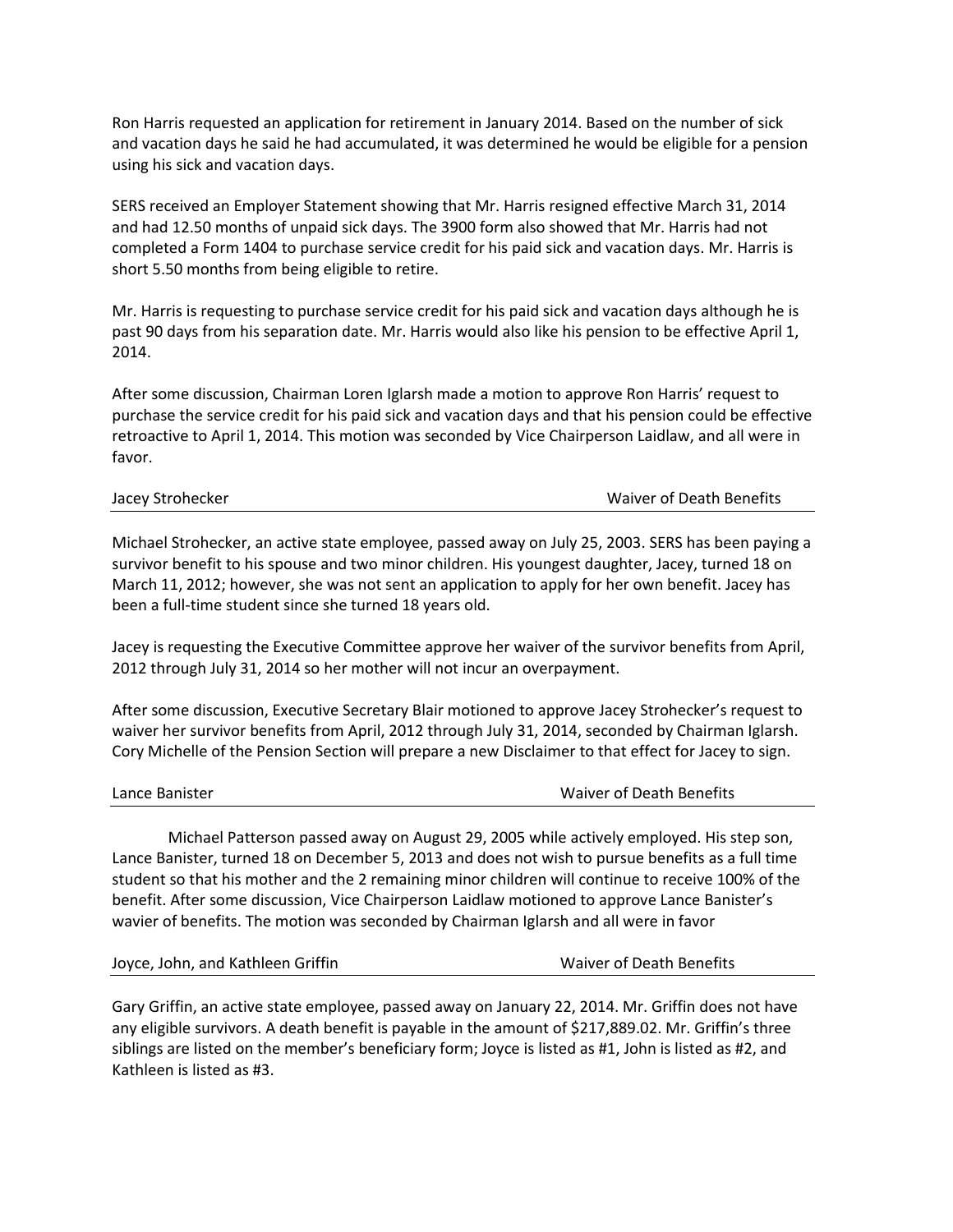Joyce, John, and Kathleen are requesting the Executive Committee approve their agreement to split the death benefit equally between them, as that was the intent of their brother.

After some discussion, a motion was made by Chairman Iglarsh to approve the written agreement of the surviving siblings of Gary Griffin to divide the death benefit equally among them. The motion was seconded by Vice Chairperson Laidlaw and all were in favor.

| Richard, Robert, Eric, and Melody Vinyard | Waiver of Death Benefits |
|-------------------------------------------|--------------------------|
|-------------------------------------------|--------------------------|

Mary Vinyard, a state retiree, passed away on October 15, 2013. A death benefit is payable in the amount of \$500.00. Ms. Vinyard's four children are listed equally on the member's beneficiary form; Richard, Robert, Eric, and Melody Vinyard.

The four surviving children are requesting the Executive Committee approve their written waiver of the death benefit and to instead pay the benefit to the estate of Mary Vinyard in care of Melody Vinyard as executor of the estate.

After some discussion, a motion was made by Executive Secretary Blair to approve the request to have the benefit paid to the estate of Mary Vinyard in care of Melody Vinyard. The motion was seconded by Chairman Iglarsh and all were in favor.

| Herbert Brust | Opinion Regarding SSO Election for a Retiree Re-retiring |
|---------------|----------------------------------------------------------|
|---------------|----------------------------------------------------------|

Herbert Brust retired May 1, 2009. He elected the social security offset removal effective July 1, 2009. Mr. Brust returned to state employment on June 11, 2012. Mr. Brust has applied for a retirement benefit effective August 1, 2014 and has chosen to not participate in the social security offset removal this time.

The Pension Section is asking for direction on whether or not a member who is re-retiring can change their election on the social security offset removal. In this particular case, the member is still married and the spouse earns quite a bit more money subject to social security and there most likely would not be a social security offset for the survivor as a result.

After reviewing the facts of the case, Vice Chairperson Laidlaw motioned to reinstate the pension of Herbert Brust without the social security offset. Executive Secretary Blair seconded the motion and all were in favor.

| John Frailey | <b>Opinion Regarding Full-time Student Status</b> |
|--------------|---------------------------------------------------|
|              |                                                   |

The Pension and Death Section is asking for direction regarding full-time student status when a survivor is homeschooled. John Frailey, an active state employee, passed away in December, 2013. He has a surviving spouse and 8 minor children. Mrs. Frailey homeschools all of her children using Illinois Virtual School as the curriculum. The oldest child turned 18 years old on March 19, 2014. Mrs. Frailey has certified that the child is homeschooled and he earned his High School Equivalency Certificate in May, 2013. The Pension and Death Section is asking if this information is acceptable for the child to be considered a full-time student in order to be eligible for a monthly benefit on their own account.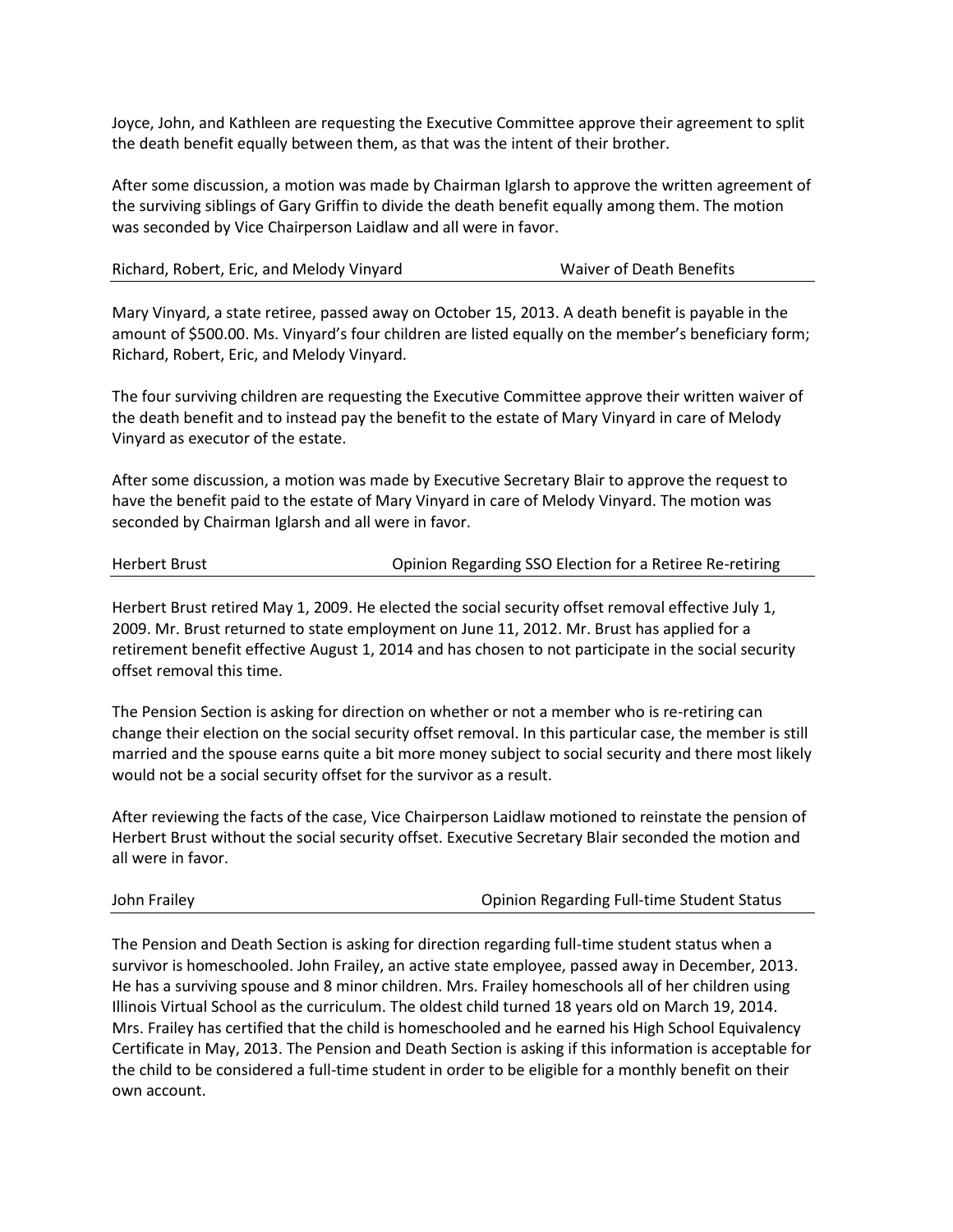After some discussion, it was the Executive Committee's opinion that the 18 year old surviving child can receive a benefit on his own account if enrolled full-time at Lincoln Land Community College, or a similar educational institution, but not for home schooling.

Robert Jenner **Network** Communication Regarding \$1,000.00 Lump Sum

The Pension and Death Section is asking for direction regarding the \$1,000.00 lump sum payable to a survivor. If a member and the survivor pass away in the same month, should the \$1,000.00 lump sum be paid to the survivor's estate? Also, if the survivor is not eligible for a survivor annuity due to the fact the spouse did not live into the next month, is the \$1,000.00 lump sum payable?

Survivor annuities under 40ILCS 5/14-120 state that "Benefits under this Section shall accrue and be payable for whole calendar months, beginning on the first day of the month after the initiating event occurs and ending on the last day of the month in which the terminating event occurs."

Amount of survivor annuity under 40ILCS 5/14-121 states, "A survivors annuity beneficiary shall be entitled upon death of the member to a single sum payment of \$1,000.00, payable pro rata among all persons entitled thereto, together with a survivors annuity payable at the rates and under the conditions specified in this Article."

After discussing the issue, it was the Executive Committee's decision to pay \$1,000.00 to the survivor's estate based on the language of 40 ILCS 5/14-121.

|  | Johnnie Jario |
|--|---------------|
|  |               |

Opinion Regarding \$1,000.00 Lump Sum

The Pension and Death Section is asking for direction regarding the \$1,000.00 lump sum payable to a survivor. If a member and the survivor pass away in the same month, should the \$1,000.00 lump sum be paid to the survivor's estate? Also, if the survivor is not eligible for a survivor annuity due to the fact the spouse did not live into the next month, is the \$1,000.00 lump sum payable?

Survivor annuities under 40ILCS 5/14-120 state that "Benefits under this Section shall accrue and be payable for whole calendar months, beginning on the first day of the month after the initiating event occurs and ending on the last day of the month in which the terminating event occurs." Amount of survivor annuity under 40ILCS 5/14-121 states, "A survivors annuity beneficiary shall be entitled upon death of the member to a single sum payment of \$1,000.00, payable pro rata among all persons entitled thereto, together with a survivors annuity payable at the rates and under the conditions specified in this Article."

After discussing the issue, it was the Executive Committee's decision to pay \$1,000.00 to the survivor's estate based on the language of 40 ILCS 5/14-121.

James Pomeroy Jr. 12 month Waiver

James Pomeroy, Jr., is appealing the denial of his occupational disability benefits. Mr. Pomeroy was denied due to not applying within 12 months. While inquiring about retiring at 55, he received a packet and noticed he was missing 7 months of service credit. He was unaware he had to apply for